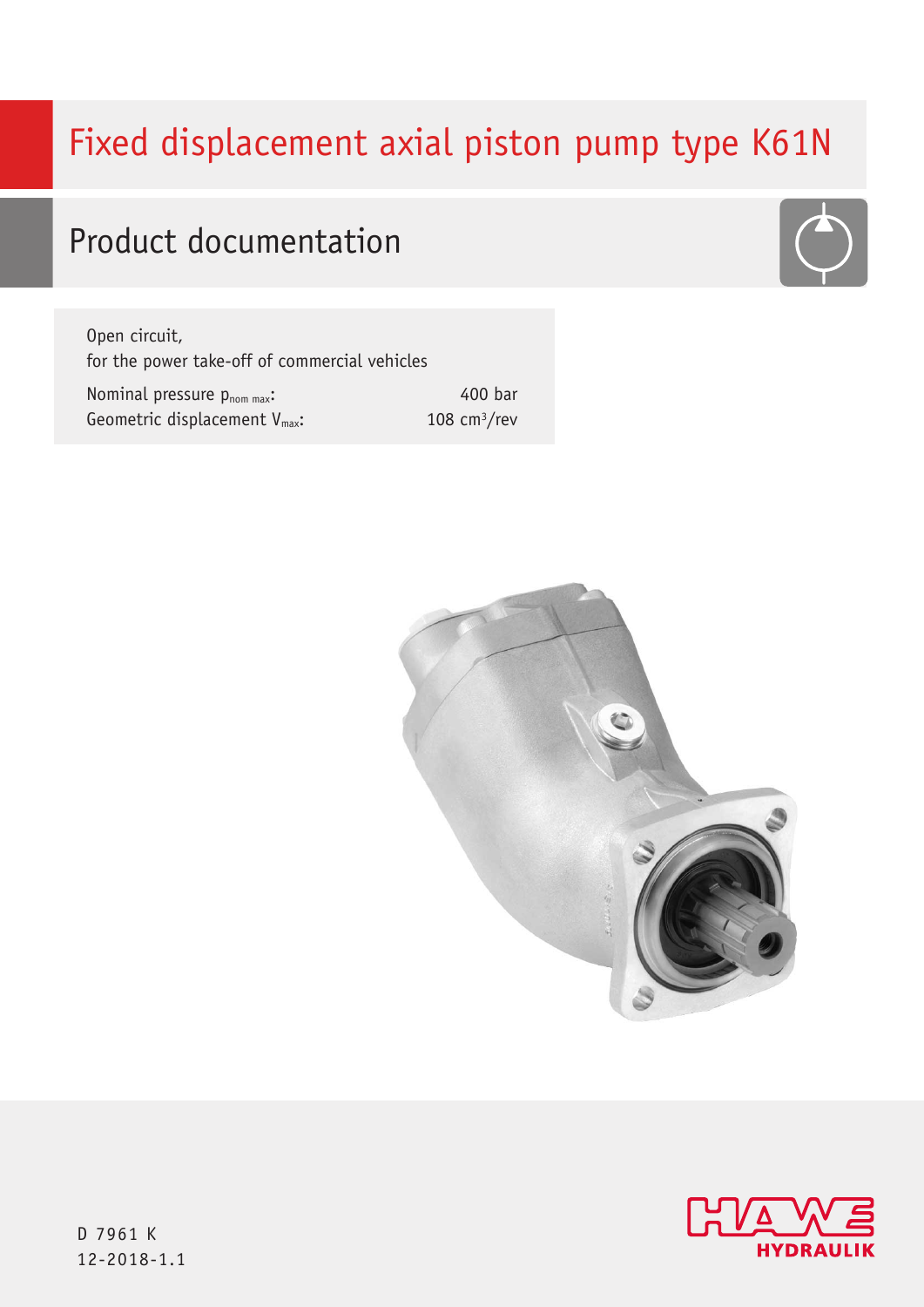

© by HAWE Hydraulik SE.

The reproduction and distribution of this document as well as the use and communication of its contents to others without explicit authorisation is prohibited.

Offenders will be held liable for the payment of damages.

All rights reserved in the event of patent or utility model applications.

Brand names, product names and trademarks are not specifically indicated. In particular with regard to registered and protected names and trademarks, usage is subject to legal provisions.

HAWE Hydraulik respects these legal provisions in all cases.

Printing date / document generated on: 11.12.2018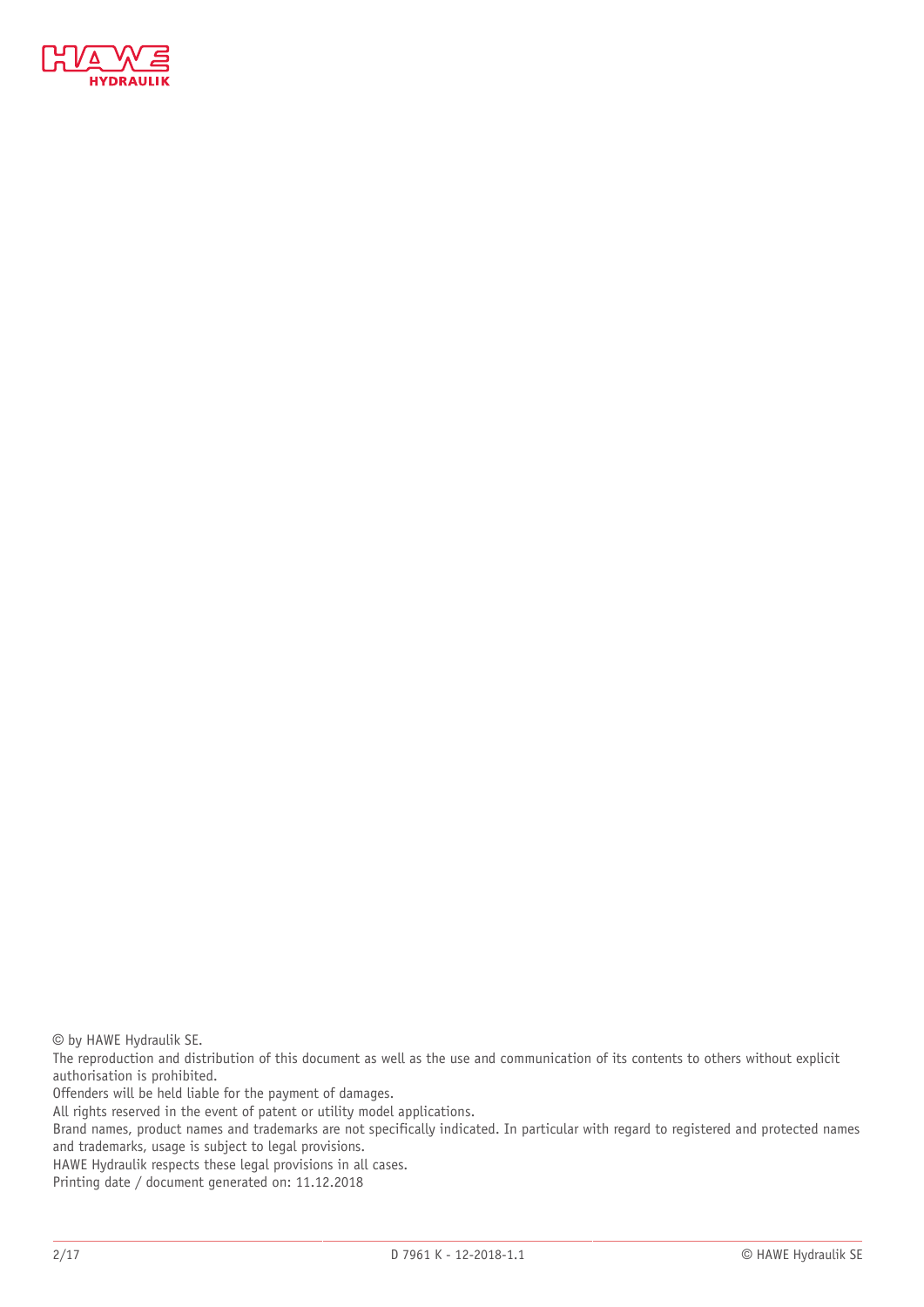

## Contents

| $\mathbf{1}$   |  |
|----------------|--|
| $\overline{2}$ |  |
| $\overline{3}$ |  |
| 3.1            |  |
| $\overline{4}$ |  |
| 5 <sup>1</sup> |  |
| 5.1            |  |
| 5.2            |  |
| 5.2.1          |  |
| 5.2.2          |  |
| 5.2.3          |  |
| 5.2.4          |  |
| 5.3            |  |
| 5.4            |  |
| 6 <sup>5</sup> |  |
| 6.1            |  |
| 6.2            |  |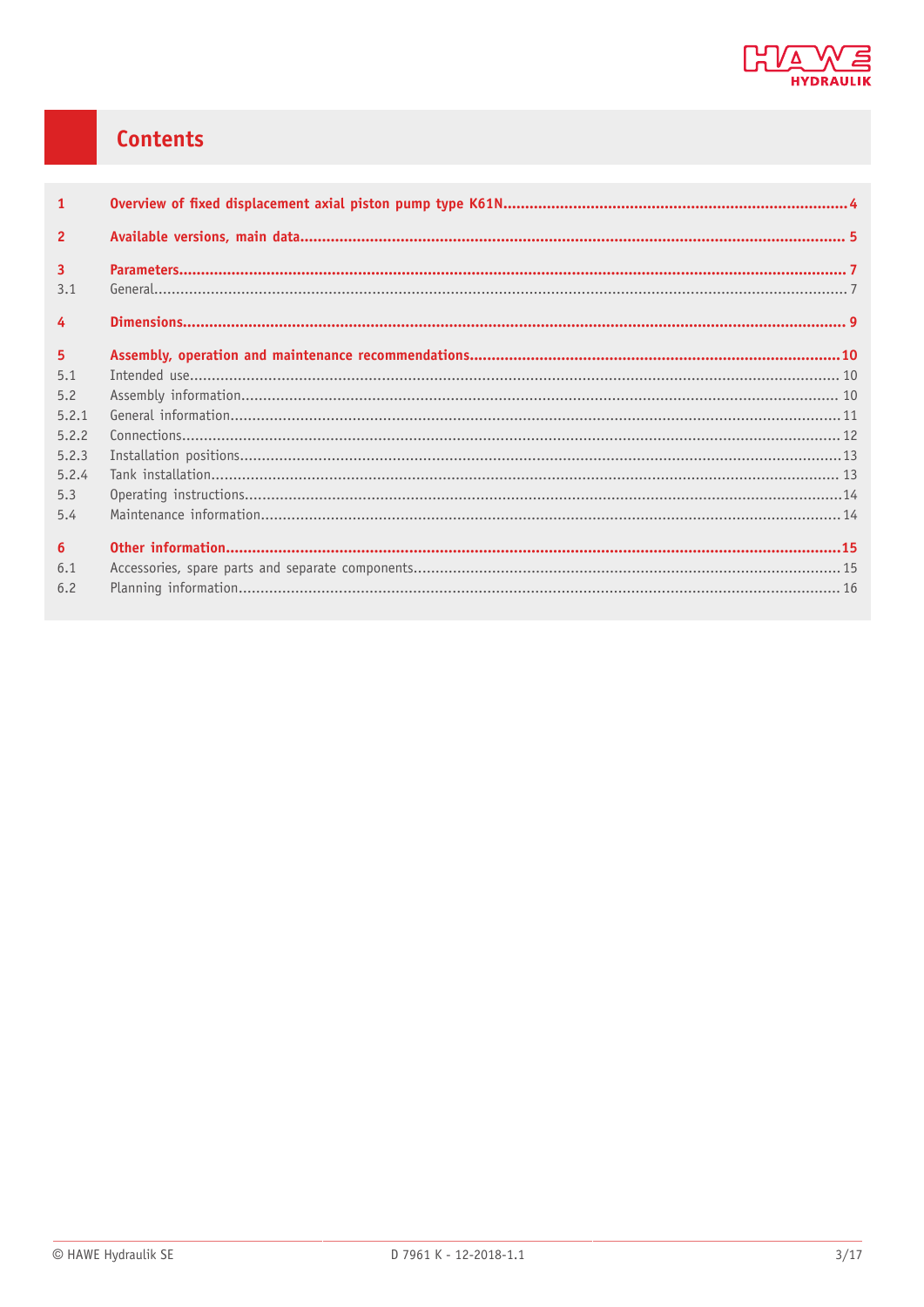

## <span id="page-3-0"></span>**1 Overview of xed displacement axial piston pump type K61N**

Fixed displacement axial piston pumps have a constant geometric displacement and convey a constant flow rate depending on the rotation speed. The axial piston pump type K61N is designed for open circuits in mobile hydraulics and operates on the bent axis principle. The pump is fitted mainly to the power take-off on commercial vehicle transmissions.

#### **Features and benefits:**

- Optimised power-to-weight ratio
- Slim design
- Long lifetime
- Quiet operation over the complete speed range
- Low heat generation

#### **Intended applications:**

- Municipal trucks
- Fire trucks
- Loading cranes and elevating work platforms
- Tipper trucks and skip trucks
- Suction dredgers and sewer cleaning vehicles



*Fixed displacement axial piston pump type K61N*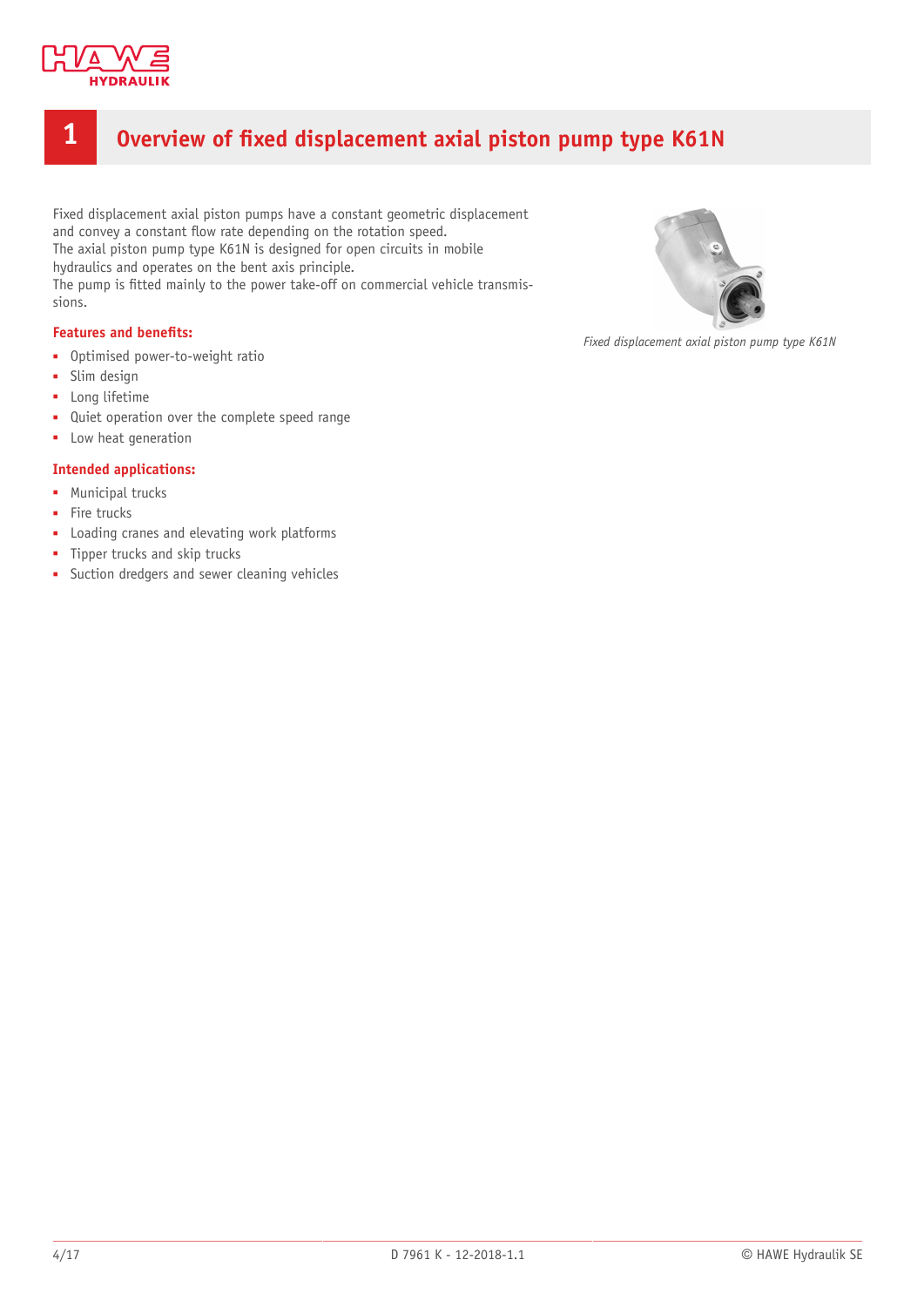



## <span id="page-4-0"></span>**2 Available versions, main data**

**Circuit symbol:**



### **Order coding examples:**

| <b>K61N</b>                                          | $-064$                                     |  |  | R -N -DL4 -L35 | $-SQ$ S |  | $-0$ | 00 |                                              |                                                  |
|------------------------------------------------------|--------------------------------------------|--|--|----------------|---------|--|------|----|----------------------------------------------|--------------------------------------------------|
|                                                      |                                            |  |  |                |         |  |      |    |                                              |                                                  |
|                                                      |                                            |  |  |                |         |  |      |    |                                              | Accessories Table 9 Accessories                  |
|                                                      |                                            |  |  |                |         |  |      |    |                                              | Special equipment Table 8 Special equipment      |
|                                                      |                                            |  |  |                |         |  |      |    |                                              | <b>Connections</b> Table 7 Connections           |
|                                                      |                                            |  |  |                |         |  |      |    |                                              | <b>Connection cover</b> Table 6 Connection cover |
|                                                      |                                            |  |  |                |         |  |      |    | <b>Flange version</b> Table 5 Flange version |                                                  |
|                                                      | <b>Shaft version</b> Table 4 Shaft version |  |  |                |         |  |      |    |                                              |                                                  |
|                                                      | Table 3 Seals<br><b>Seals</b>              |  |  |                |         |  |      |    |                                              |                                                  |
| <b>Rotation direction</b> Table 2 Rotation direction |                                            |  |  |                |         |  |      |    |                                              |                                                  |
| <b>Nominal size</b> Table 1 Nominal size             |                                            |  |  |                |         |  |      |    |                                              |                                                  |

### **Basic type**

### **Table 1 Nominal size**

| Coding | Geometric displacement<br>$\text{(cm}^3\text{/rev)}$ | Nominal pressure<br>$p_{nom}$ (bar) |
|--------|------------------------------------------------------|-------------------------------------|
| 012    | 12.6                                                 | 400                                 |
| 017    | 17.0                                                 | 400                                 |
| 025    | 25.4                                                 | 400                                 |
| 034    | 34.2                                                 | 400                                 |
| 040    | 41.2                                                 | 400                                 |
| 047    | 47.1                                                 | 400                                 |
| 056    | 56.0                                                 | 400                                 |
| 064    | 63.6                                                 | 400                                 |
| 084    | 83.6                                                 | 400                                 |
| 108    | 108.0                                                | 400                                 |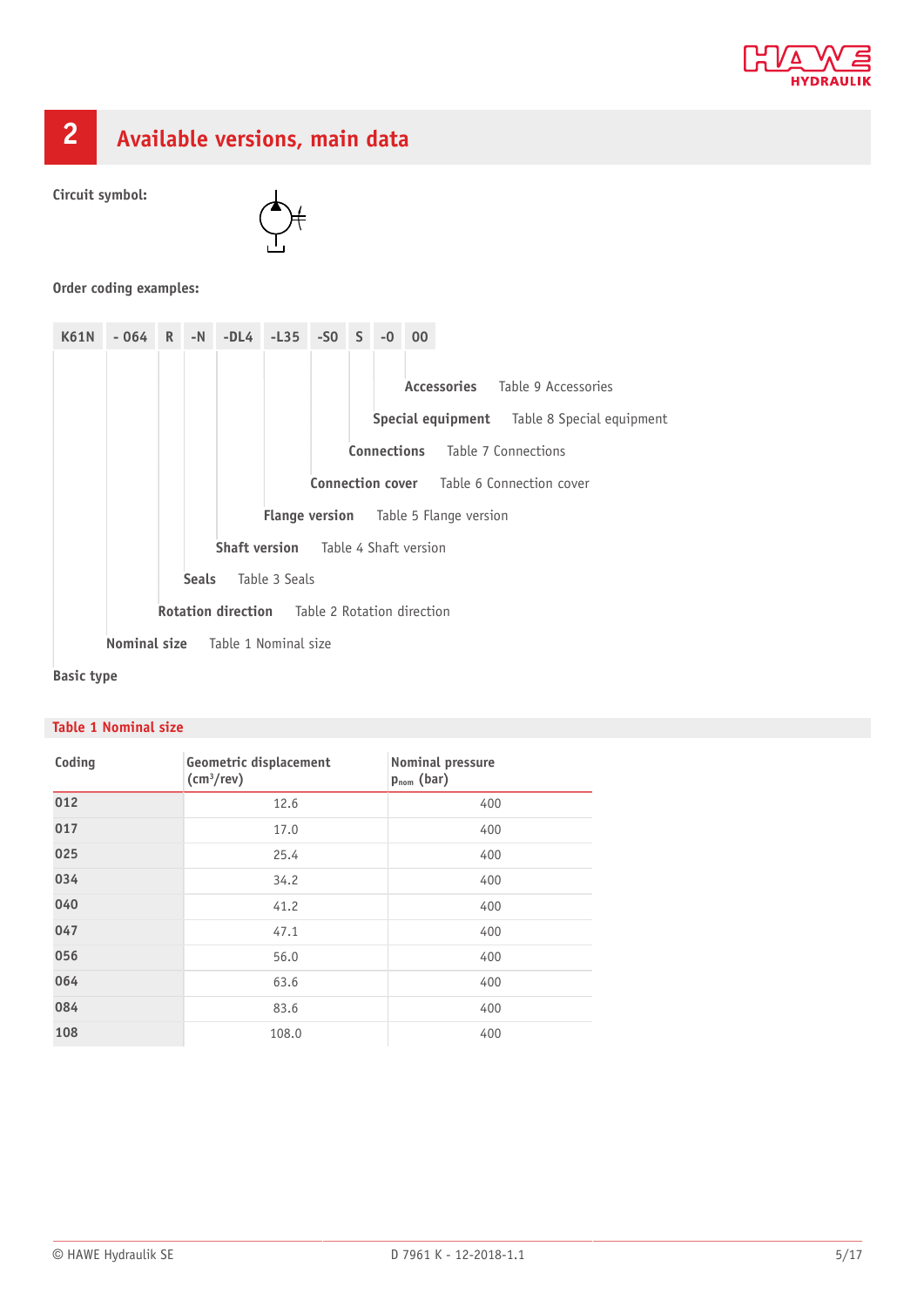

#### **Table 2 Rotation direction**

| Coding | <b>Description</b> |  |  |  |
|--------|--------------------|--|--|--|
| R      | Clockwise          |  |  |  |
|        | Anticlockwise      |  |  |  |

### **Table 3 Seals**

| Coding | <b>Description</b> |  |  |
|--------|--------------------|--|--|
| N      | <b>NBR</b>         |  |  |

### **Table 4 Flange version**

| Coding          | Description | Designation/standard |
|-----------------|-------------|----------------------|
| DL <sub>4</sub> | Flange      | ISO 7653             |

#### **Table 5 Shaft version**

| Coding          | <b>Description</b>         | Designation/standard                   |
|-----------------|----------------------------|----------------------------------------|
| L <sub>35</sub> | Parallel key splined shaft | Similar DIN ISO 14 (HGV)<br>B8x32x34.9 |

### **Table 6 Connection cover**

| Coding         | Description   |
|----------------|---------------|
| S <sub>0</sub> | Standard, 40° |

#### **Table 7 Connections**

| Coding                           | Description                |
|----------------------------------|----------------------------|
| S                                | Standard, DIN EN ISO 228-1 |
| <b>Table 8 Special equipment</b> |                            |
| Coding                           | Description                |
| $\mathbf{0}$                     | Standard version           |
| <b>Table 9 Accessories</b>       |                            |
|                                  |                            |

| Coding         | Description         |
|----------------|---------------------|
| 0 <sub>0</sub> | Without accessories |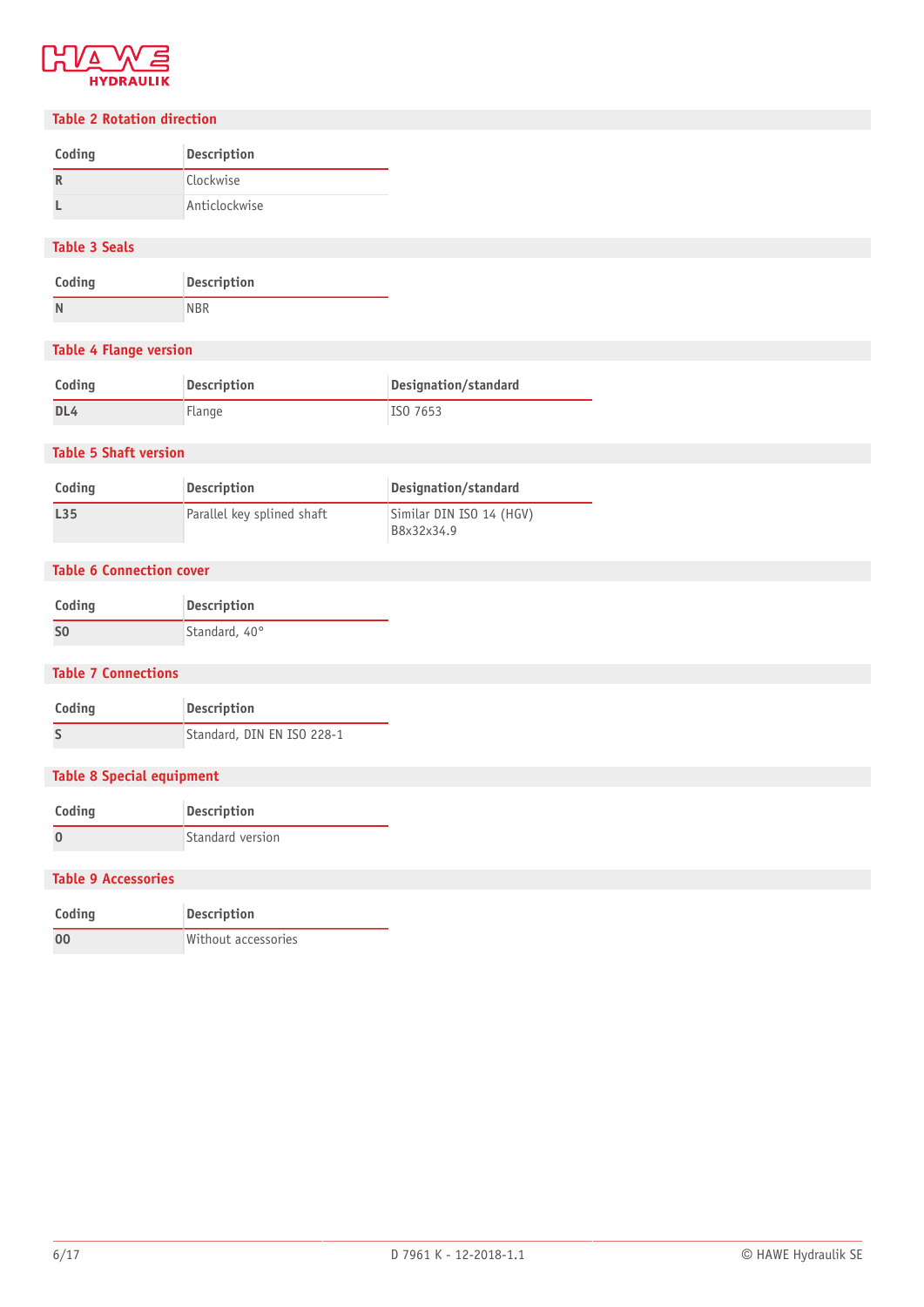

## <span id="page-6-0"></span>**3 Parameters**

## <span id="page-6-1"></span>**3.1 General**

#### **General information**

| <b>Designation</b>           | Fixed displacement axial piston pump                                                                                                                                                                                                                                                                                                                                                                                          |
|------------------------------|-------------------------------------------------------------------------------------------------------------------------------------------------------------------------------------------------------------------------------------------------------------------------------------------------------------------------------------------------------------------------------------------------------------------------------|
| <b>Design</b>                | Axial piston pump based on bent axis design                                                                                                                                                                                                                                                                                                                                                                                   |
| Mounting                     | Mounting flange according to DIN ISO 7653                                                                                                                                                                                                                                                                                                                                                                                     |
| rotation direction           | Clockwise or anticlockwise                                                                                                                                                                                                                                                                                                                                                                                                    |
| Change of rotating direction | Turning the connection cover of the pump by 180° (see Chapter 4, "Dimensions")<br>Tightening torque of the four screws on the end:<br>Nominal size 012  064: 70 Nm<br>100 Nm<br>084, 108:                                                                                                                                                                                                                                     |
| <b>Connections</b>           | Suction port<br>Pressure connection<br>• Drain port                                                                                                                                                                                                                                                                                                                                                                           |
| <b>Material</b>              | Pump housing: Aluminium<br>connection cover: Steel                                                                                                                                                                                                                                                                                                                                                                            |
| <b>Tightening torques</b>    | See Chapter 4, "Dimensions"                                                                                                                                                                                                                                                                                                                                                                                                   |
| <b>Installation position</b> | Any (for installation information see Chapter 5, "Assembly, operation and maintenance<br>recommendations")                                                                                                                                                                                                                                                                                                                    |
| Hydraulic fluid              | Hydraulic oil: in accordance with DIN 51 524 part 2 and 3; ISO VG 10 to 68 in accordance<br>with DIN 51 519<br>Viscosity range: min. approx. 10, max. approx. 700 mm <sup>2</sup> /s<br>Optimal operating range: approx. $20 - 40$ mm <sup>2</sup> /s<br>Also suitable for biologically degradable hydraulic fluids type HEES (synthetic ester) at<br>operating temperatures up to approx. $+70^{\circ}$ C.                   |
| <b>Cleanliness level</b>     | ISO 4406<br>19/17/14                                                                                                                                                                                                                                                                                                                                                                                                          |
| <b>Temperatures</b>          | Ambient: approx. -40 to +60°C, oil: -25 to +80°C, pay attention to the viscosity range!<br>Start temperature: down to -40°C is permissible (observe start-viscosity!), as long as the<br>steady-state temperature is at least 20K higher for subsequent operation.<br>Biologically degradable pressure fluids: note manufacturer specifications. With consideration<br>for the seal compatibility, not above +70 $\degree$ C. |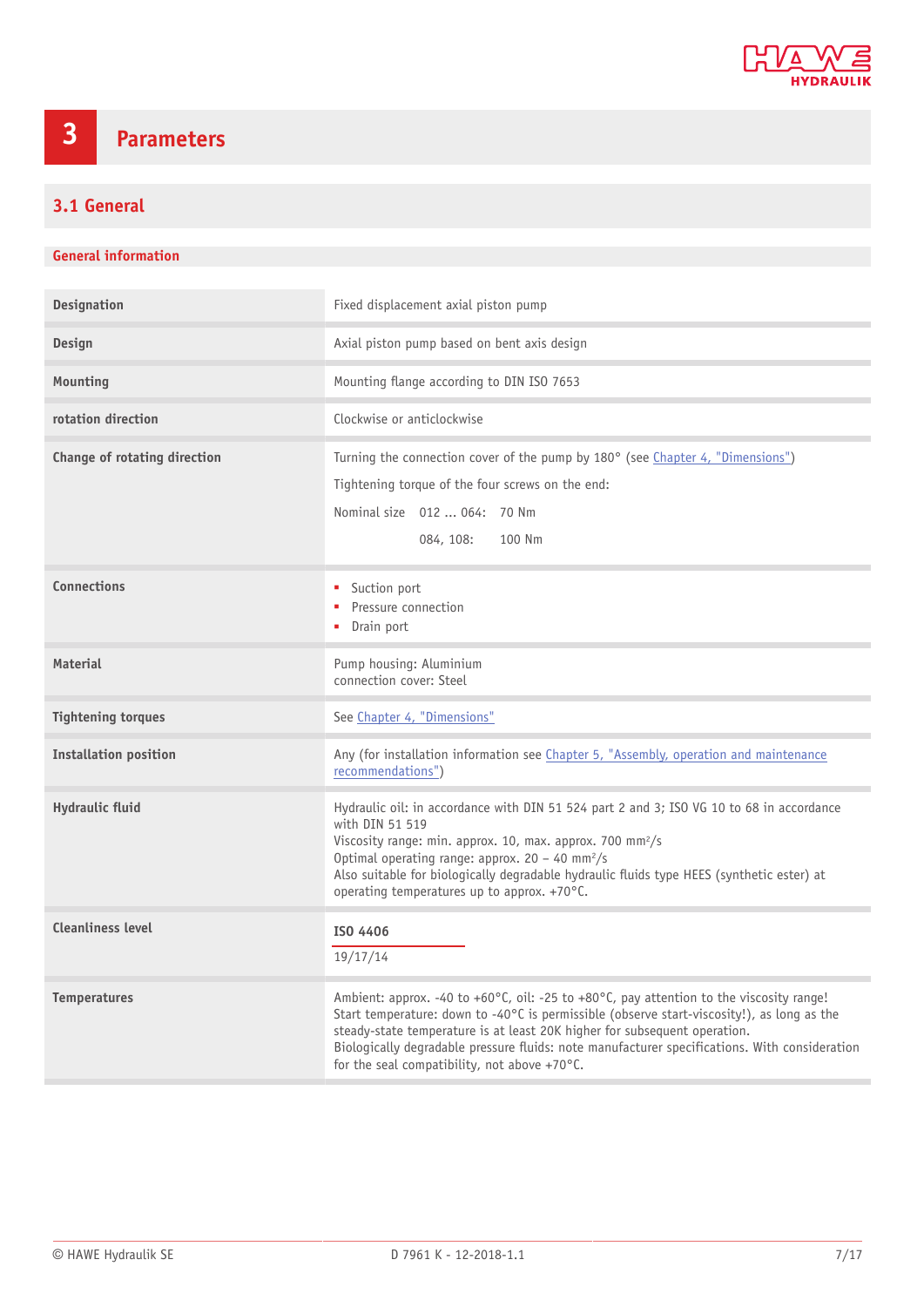

| Commissioning | Choose a suction line which is as large as possible (also see nominal width selection<br>Chapter 2, "Available versions, main data" in Table 6). Flexible hoses must be attached with<br>two strong hose clamps. Do not use a screen on the suction side.<br>Before the initial commissioning, all lines must be flushed with the fluid provided for this<br>purpose. The pump housing must be filled up at the upper drain port. |
|---------------|-----------------------------------------------------------------------------------------------------------------------------------------------------------------------------------------------------------------------------------------------------------------------------------------------------------------------------------------------------------------------------------------------------------------------------------|
|               | <b>NOTE</b><br>Ensure cleanliness when filling!                                                                                                                                                                                                                                                                                                                                                                                   |
|               | Before the first start-up, check the rotation direction of the drive and pump. When starting up<br>and during the first few minutes, the main pressure-limiting valve should be set to 50 bar or                                                                                                                                                                                                                                  |

## **Pressure and delivery flow**

| Operating pressure     | see Chapter 2, "Available versions, main data" |
|------------------------|------------------------------------------------|
| Geometric displacement | see Chapter 2, "Available versions, main data" |

less.

## **Additional parameters**

| <b>Designation</b>                                   |     | <b>Nominal size</b> |      |      |      |      |      |      |      |       |       |
|------------------------------------------------------|-----|---------------------|------|------|------|------|------|------|------|-------|-------|
|                                                      |     | 012                 | 017  | 025  | 034  | 040  | 047  | 056  | 064  | 084   | 108   |
| Absolute inlet pressure required in open<br>circuit  | bar | 0.85                | 0.85 | 0.85 | 0.85 | 0.85 | 0.85 | 0.85 | 0.85 | 0.85  | 0.85  |
| max. rotation speed, continuously $(n_{\text{nom}})$ | rpm | 2300                | 2300 | 2300 | 2300 | 1900 | 1900 | 1900 | 1900 | 1600  | 1600  |
| max. rotation speed, briefly $(n_{max})$             | rpm | 3000                | 3000 | 3000 | 3000 | 2500 | 2500 | 2500 | 2500 | 2100  | 2100  |
| Flow rate at 500 rpm                                 | lpm | 6.3                 | 8.5  | 12.7 | 17.1 | 20.6 | 23.5 | 28.0 | 31.8 | 41.5  | 54.0  |
| Flow rate at 1000 rpm                                | lpm | 12.6                | 17.0 | 25.4 | 34.2 | 41.2 | 47.1 | 56.0 | 63.6 | 83.6  | 108.0 |
| Flow rate at 1500 rpm                                | lpm | 18.9                | 25.5 | 38.1 | 51.3 | 61.8 | 70.6 | 84.0 | 95.4 | 125.4 | 162.0 |
| Required drive torque at 100 bar                     | Nm  | 21                  | 28   | 43   | 57   | 69   | 79   | 94   | 107  | 140   | 181   |
| Drive power at 250 bar and 1,500 rpm                 | kW  | 8                   | 11   | 17   | 23   | 27   | 31   | 37   | 42   | 55    | 71    |
| Weight torque                                        | Nm  | 6.0                 | 6.0  | 6.5  | 6.5  | 11.5 | 11.5 | 11.5 | 11.5 | 18.0  | 18.0  |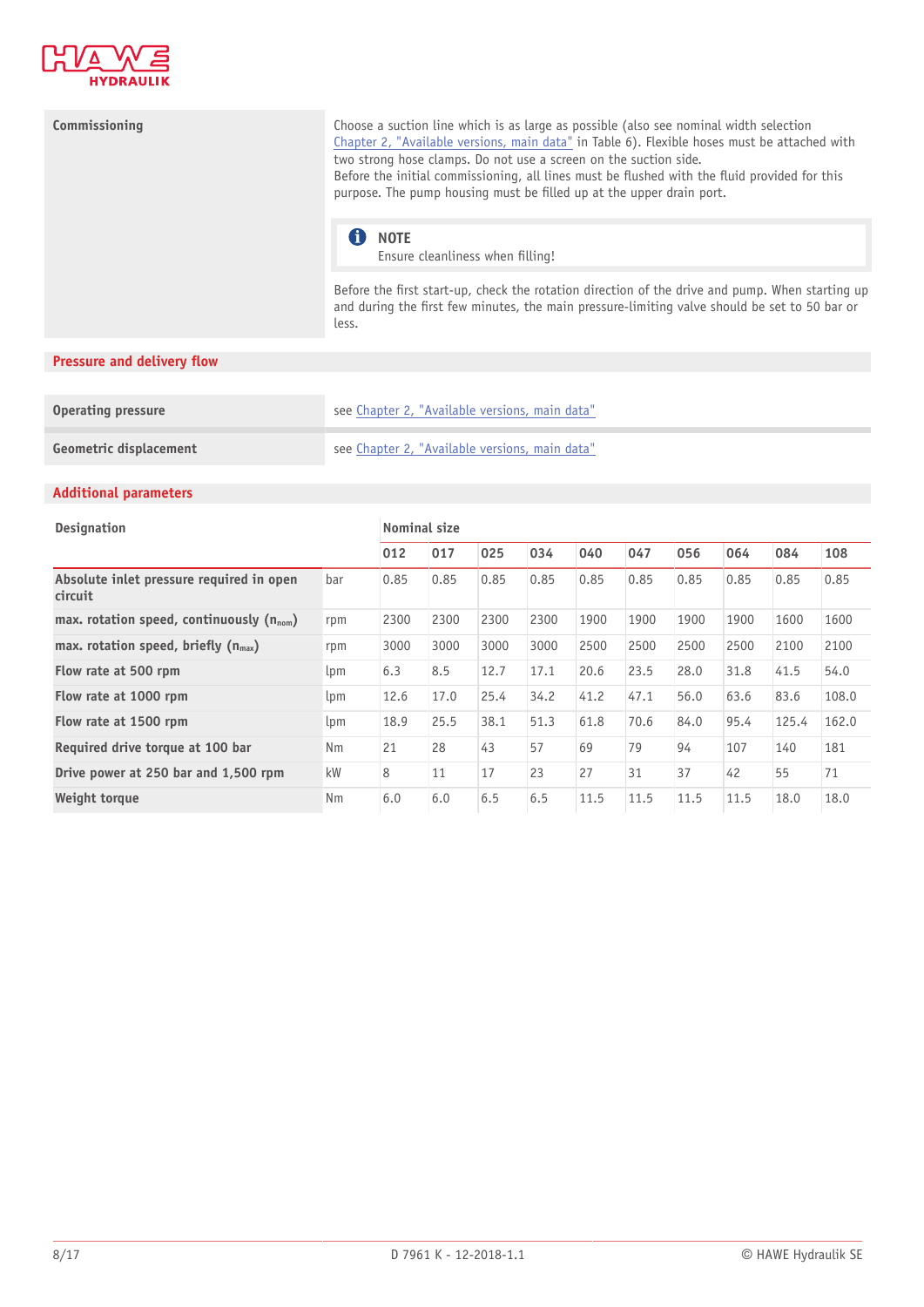

## <span id="page-8-0"></span>**4 Dimensions**

All dimensions in mm, subject to change.



1 Suction intake

## **Ports (ISO 228-1) (BSPP)**

| $\mathsf P$         |                                                    |     | Pressure connection G 3/4 (nominal size K61N-012064) |     |     |    |     |     |
|---------------------|----------------------------------------------------|-----|------------------------------------------------------|-----|-----|----|-----|-----|
|                     | Pressure connection G 1 (nominal size K61N-084108) |     |                                                      |     |     |    |     |     |
| S                   | Flange suction port                                |     |                                                      |     |     |    |     |     |
| L                   | Drain port G 1/2                                   |     |                                                      |     |     |    |     |     |
| <b>Nominal size</b> | A                                                  | B   | $\mathsf C$                                          | D   | E   | F  | G   | н   |
| 012                 | 97                                                 | 116 | 206                                                  | 115 | 102 | 98 | 106 | 97  |
| 017                 | 97                                                 | 116 | 206                                                  | 115 | 102 | 98 | 106 | 97  |
| 025                 | 97                                                 | 116 | 206                                                  | 115 | 102 | 98 | 106 | 97  |
| 034                 | 97                                                 | 116 | 206                                                  | 115 | 102 | 98 | 106 | 97  |
| 040                 | 113                                                | 131 | 235                                                  | 118 | 115 | 98 | 106 | 111 |
| 047                 | 113                                                | 131 | 235                                                  | 118 | 115 | 98 | 106 | 111 |
| 056                 | 113                                                | 131 | 235                                                  | 118 | 115 | 98 | 106 | 111 |
| 064                 | 113                                                | 131 | 235                                                  | 118 | 115 | 98 | 106 | 111 |
| 084                 | 122                                                | 147 | 264                                                  | 127 | 133 | 98 | 106 | 118 |
| 108                 | 122                                                | 147 | 264                                                  | 127 | 133 | 98 | 106 | 118 |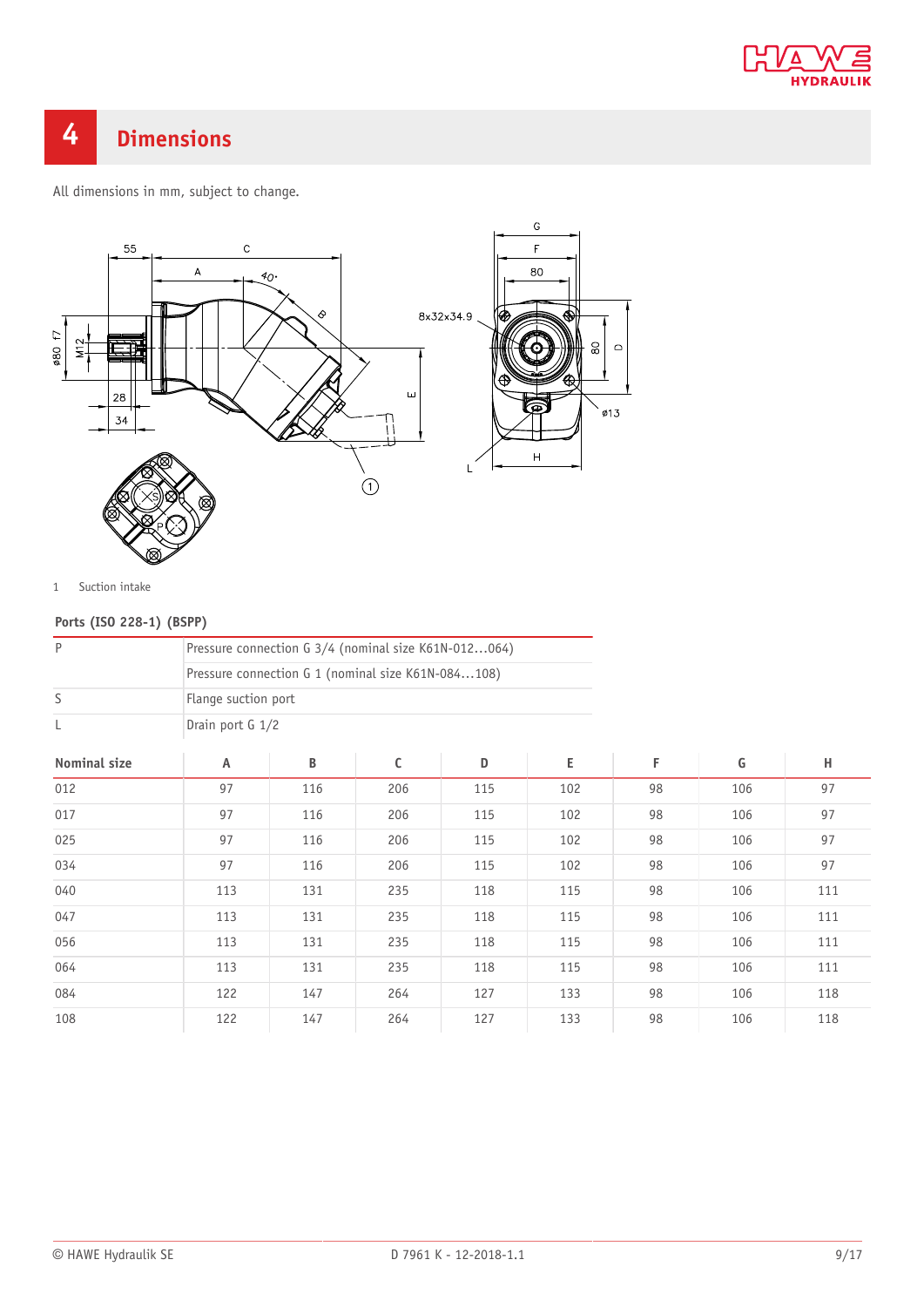

## <span id="page-9-0"></span>**5 Assembly, operation and maintenance recommendations**

## <span id="page-9-1"></span>**5.1 Intended use**

This product is intended exclusively for hydraulic applications (fluid technology).

The user must observe the safety measures and warnings in this documentation.

#### **Essential requirements for the product to function correctly and safely:**

- All information in this documentation must be observed. This applies in particular to all safety measures and warnings.
- The product must only be assembled and put into operation by qualified personnel.
- The product must only be operated within the specified technical parameters. The technical parameters are described in detail in this documentation.
- The operating and maintenance manual of the components, assemblies and the specific complete system must also always be observed.

#### **If the product can no longer be operated safely:**

- 1. Remove the product from operation and mark it accordingly.
- <span id="page-9-2"></span>✓ It is then not permitted to continue using or operating the product.

## **5.2 Assembly information**

The hydraulic power pack must only be installed in the complete system with standard and compliant connection components (fittings, hoses, pipes, fixtures, etc.).

The product must be shut down correctly prior to dismounting (in particular in combination with hydraulic accumulators).

### **DANGER**

**Risk to life caused by sudden movement of the hydraulic drives when dismantled incorrectly!** Risk of serious injury or death.

- Depressurise the hydraulic system.
- Perform safety measures in preparation for maintenance.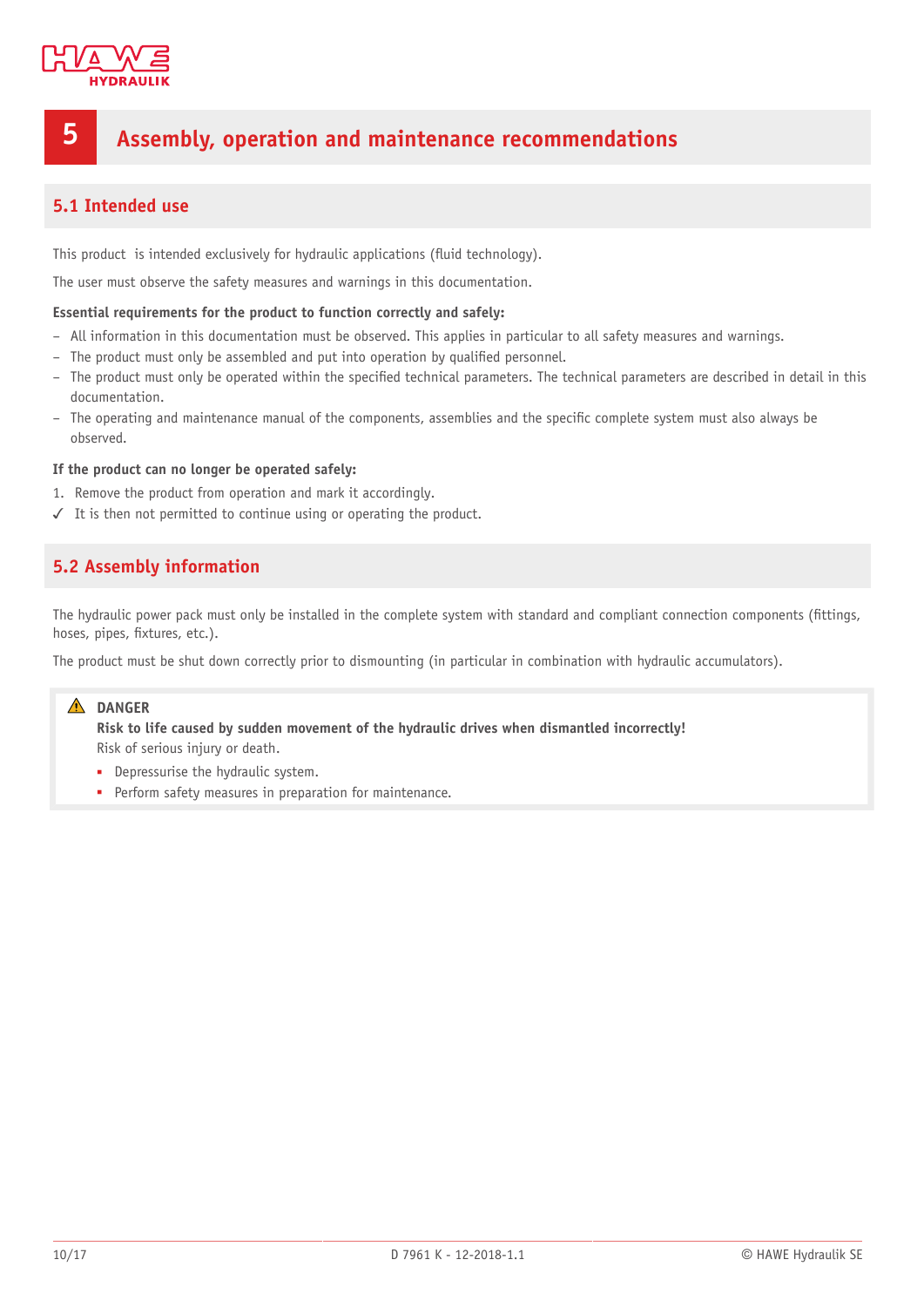

## <span id="page-10-0"></span>**5.2.1 General information**

The K61N fixed displacement axial piston pump is designed for use in an open or semi-closed circuit.

It can be mounted on the usual mounting points (e.g. power take-off gearbox, combustion engine or electric drive, cardan shaft) using a flange mounting.

A change of rotating direction is possible by turning the connection cover. For conversion instructions, please contact HAWE Hydraulik.

#### **During assembly, note the following principles:**

- Remove all plastic plugs before operation.
- Avoid installation above the tank (see [Chapter 5.2.3, "Installation positions"](#page-12-0)).
- Before initial use, fill the pump with hydraulic fluid and bleed. The pump automatically fills via the suction line when the drain ports are opened.
- Never drain the pump.
- Always supply the pump with hydraulic fluid from the start. Even just a short period with insufficient hydraulic fluid can damage the pump. Such damage is not immediately visible once the pump is put into operation.
- Hydraulic fluid which flows back into the tank must not be sucked back in immediately (install baffles!).
- Before first use, run the pump for approx. 10 minutes at max. 50 bar after initial start-up.
- Do not use the entire pressure range of the pump until it has been thoroughly bled and flushed.
- From the start, always keep the temperature within the specified range (see [Chapter 3, "Parameters"\)](#page-6-0). Never exceed the maximum temperature.
- Always comply with the cleanliness level of the hydraulic fluid. In addition, always filter the hydraulic fluid appropriately (see [Chapter 3, "Parameters"](#page-6-0)).
- Self-installed filters in the suction line must be approved beforehand by HAWE Hydraulik.
- A system pressure-limiting valve must be installed in the pressure line so that the maximum system pressure is not exceeded.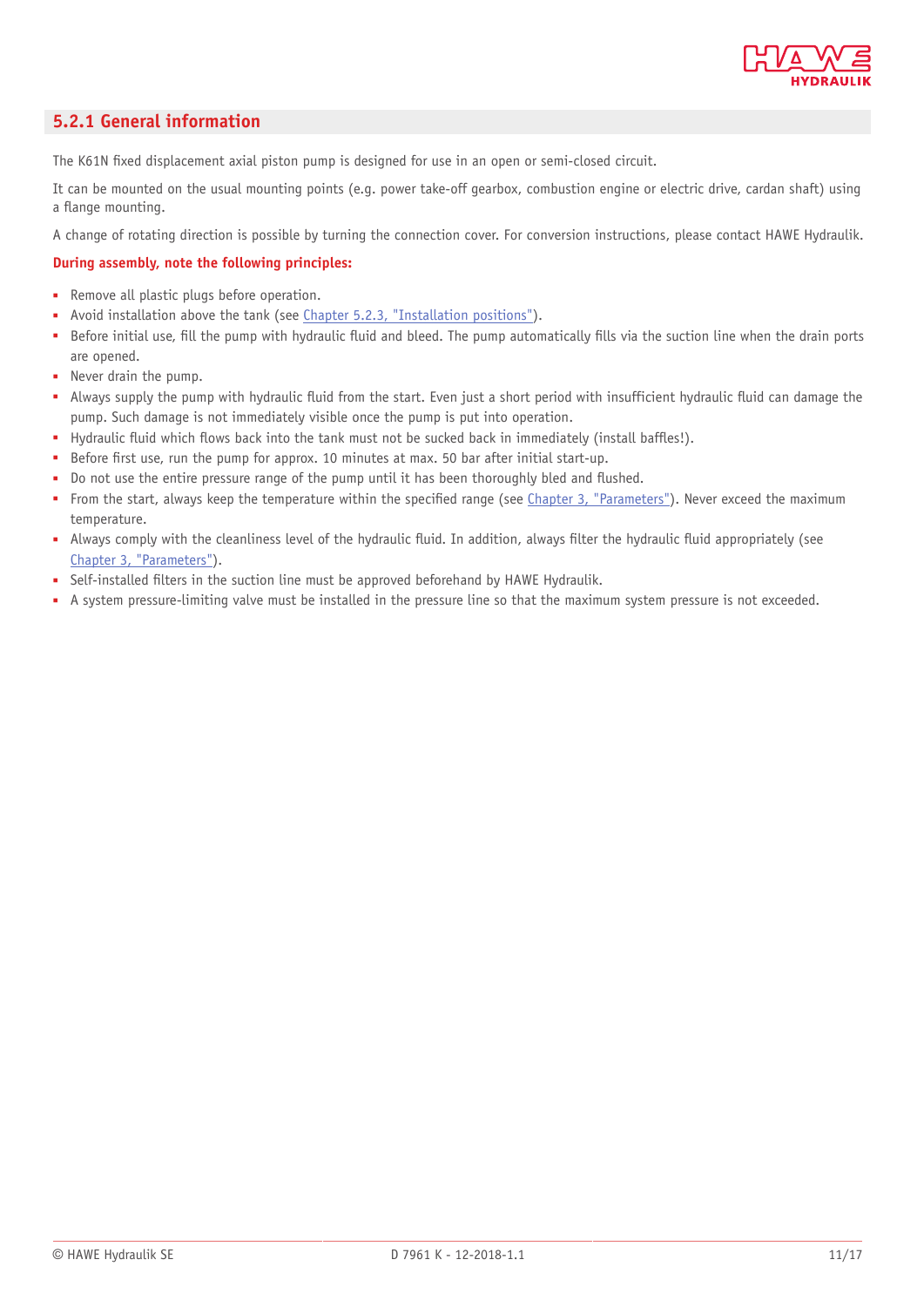

## <span id="page-11-0"></span>**5.2.2 Connections**

The nominal width of the connecting lines depends on the specified operating conditions, the viscosity of the hydraulic fluid, the start-up and operating temperatures and the rotation speed of the pump. In principle we recommend the use of hose lines due to the superior damping characteristics.

#### **Pressure connection**

The pressure connection for type K61N-012…064 is established via a threaded connection G 3/4 (BSPP), for type K61N-084…108 via a threaded connection G 1 (BSPP).

#### **Suction port**

The suction port on all pumps is established via standardised suction intakes with a size which depends on the max. delivery flow of the pump.

The specifications of the max. delivery flow  $Q_{max}$  must be observed. They can be found in the table (see Chapter, "Suction intake")

The suction intakes can be ordered as an option with the pump.

If possible, route the suction line to the tank on a rising gradient. This allows trapped air to escape. Observe the specifications in Installation positions [Chapter 5, "Assembly, operation and maintenance recommendations"](#page-9-0). The absolute suction pressure must not fall below 0.85 bar. A hose line should generally be used in preference to a rigid pipe.

#### **Drain port**

The K61N pumps have one drain port G 1/2 (BSPP).

The nominal width of the leakage line must not be less than 16 mm. The cross-section is determined by the max. permissible housing pressure.

Integrate the leakage line in the system in such a way as to prevent direct connection with the suction line of the pump. Both drain ports can be used simultaneously.

A separate leakage line from the controller to the tank is not required. Observe the specifications in [Chapter 5.2.3, "Installation](#page-12-0) [positions".](#page-12-0)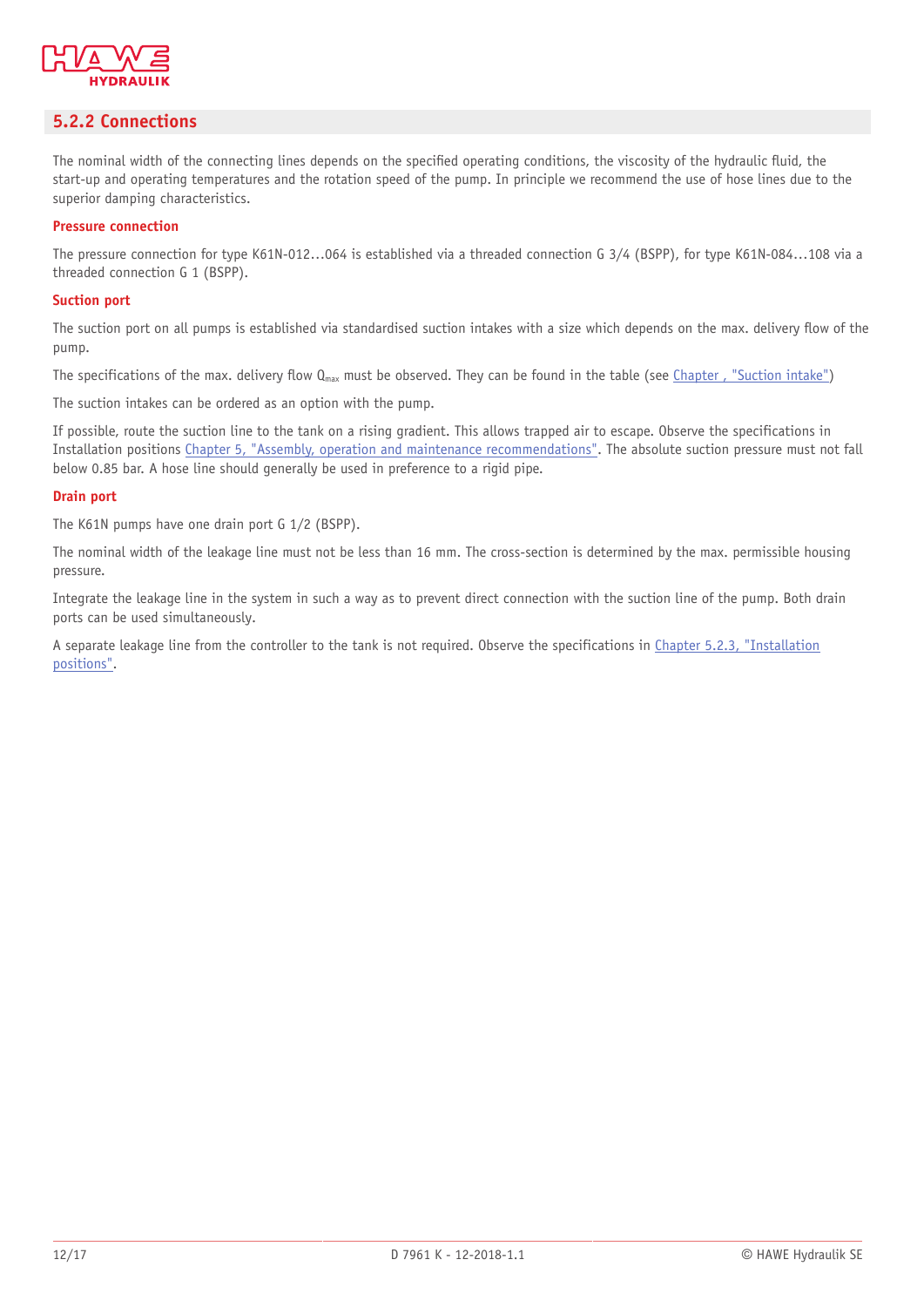

## <span id="page-12-0"></span>**5.2.3 Installation positions**

The K61N fixed displacement axial piston pump can be mounted in any installation position.

Horizontal installation: (pump below the min. fill level)

 $\Rightarrow$  For horizontal installation, use the uppermost drain port



## <span id="page-12-1"></span>**5.2.4 Tank installation**

#### Tank installation (pump below the min. fill level)

The pump can be operated either with or without a suction intake. It is recommended to use a short suction intake (see [Chapter 6.1,](#page-14-1) ["Accessories, spare parts and separate components"](#page-14-1)).



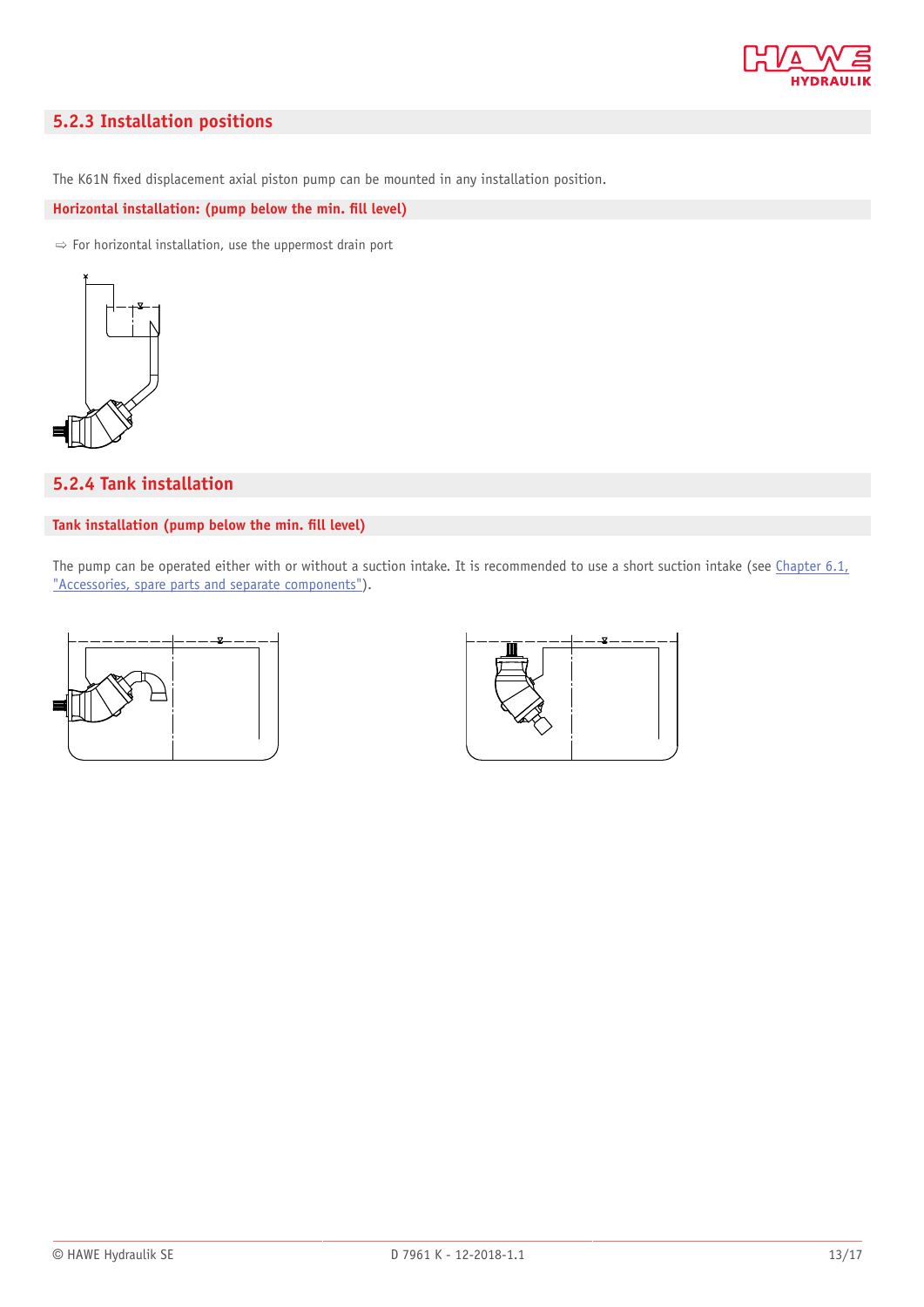

## <span id="page-13-0"></span>**5.3 Operating instructions**

#### Note product configuration and pressure / flow rate

The statements and technical parameters in this documentation must be strictly observed. The instructions for the complete technical system must also always be followed.

### **n** NOTE

- Read the documentation carefully before usage.
- The documentation must be accessible to the operating and maintenance staff at all times.
- Keep documentation up to date after every addition or update.

#### **Purity and filtering of the hydraulic fluid**

Fine contamination can significantly impair the function of the hydraulic component. Contamination can cause irreparable damage.

#### **Examples of fine contamination include:**

- Metal chips
- Rubber particles from hoses and seals
- Dirt due to assembly and maintenance
- Mechanical debris
- $-$  Chemical ageing of the hydraulic fluid

#### A **NOTE**

Fresh hydraulic fluid from the drum does not always have the highest degree of purity. Under some circumstances the fresh hydraulic fluid must be filtered before use.

Adhere to the cleanliness level of the hydraulic fluid in order to maintain faultless operation. (also see cleanliness level in [Chapter 3, "Parameters"\)](#page-6-0).

<span id="page-13-1"></span>Additionally applicable document: [D 5488/1](http://downloads.hawe.com/5/4/D54881-en.pdf) Oil recommendations

## **5.4 Maintenance information**

Conduct a visual inspection at regular intervals, but at least once per year, to check if the hydraulic connections are damaged. If external leakages are found, shut down and repair the system.

Clean the device surface of dust deposits and dirt at regular intervals, but at least once per year.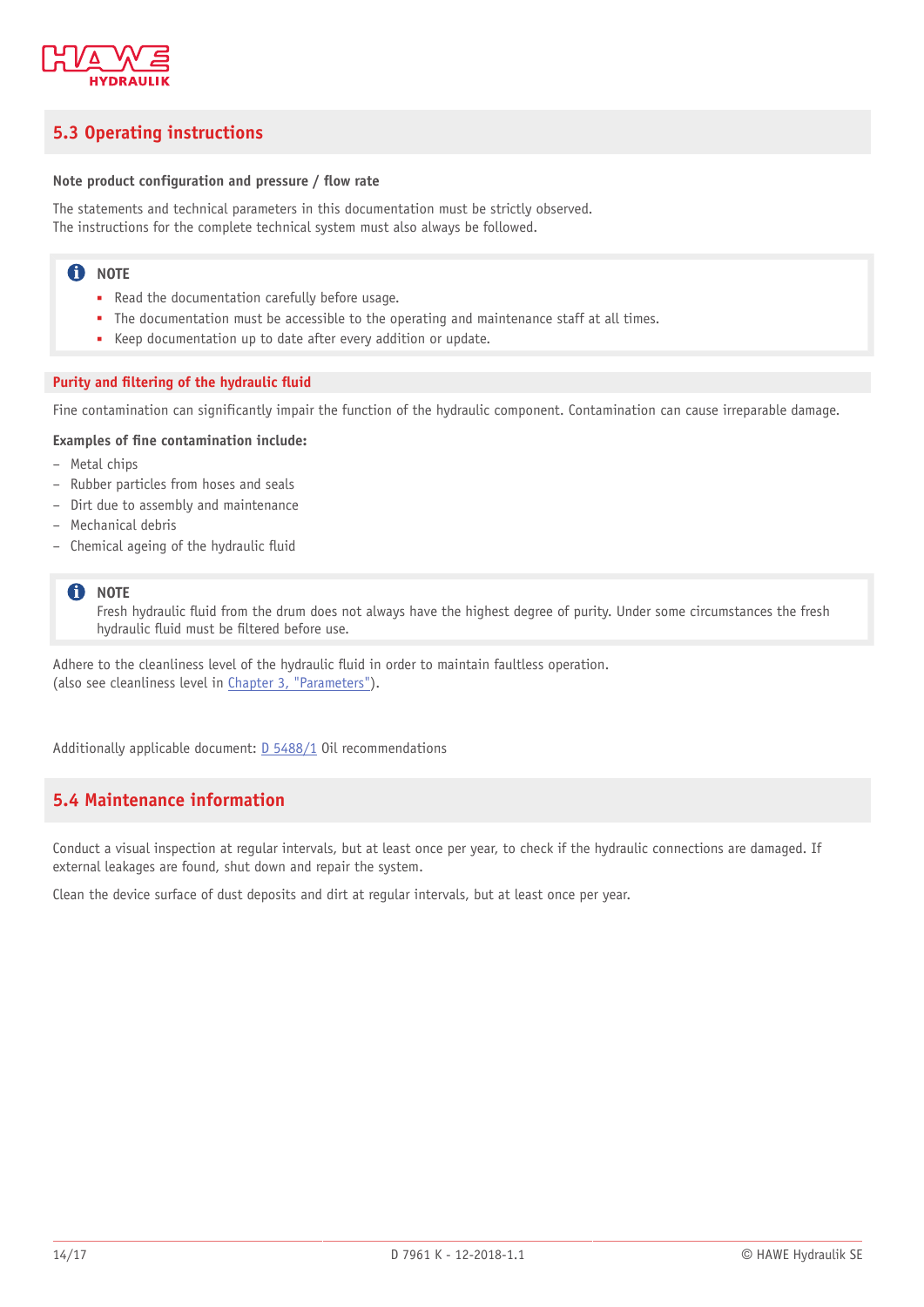

## <span id="page-14-0"></span>**6 Other information**

## <span id="page-14-1"></span>**6.1 Accessories, spare parts and separate components**

## <span id="page-14-2"></span>**Suction intake**

**Order coding example:**

K61N - 064 R - N - DL4 - L35 - S0 S - 0 00 - **A45/50**

#### **Table of suction intakes (including attachment kit)**

| Nominal width   | <b>Flow rate</b><br>$Q_{\text{max}}$ (lpm) | Geometric shape          |                          |                          |                          |                          |                          |                          |                          |                          |                          |  |
|-----------------|--------------------------------------------|--------------------------|--------------------------|--------------------------|--------------------------|--------------------------|--------------------------|--------------------------|--------------------------|--------------------------|--------------------------|--|
| (N)             |                                            | Straight<br>$A00/$       |                          | 45°<br>$A45/$            |                          |                          | $90^{\circ}$<br>$A90/$   |                          |                          | <b>Thread</b><br>А.      |                          |  |
|                 |                                            |                          |                          |                          |                          |                          |                          |                          |                          |                          |                          |  |
|                 |                                            | K61N - 012  064          |                          |                          |                          |                          |                          |                          |                          |                          |                          |  |
| 32 $(11/4")$    | 50                                         | $\bullet$                | 56                       | $\overline{\phantom{a}}$ | $- -$                    | $\overline{\phantom{m}}$ | $\overline{\phantom{a}}$ | $\overline{\phantom{m}}$ | $-\,-$                   | $\sim$                   | $\overline{\phantom{a}}$ |  |
| 38 $(11/2")$    | 65                                         | $\bullet$                | 65                       | $\bullet$                | 40                       | 85                       | $\bullet$                | 70                       | 53                       | $\overline{\phantom{a}}$ | $-\,-$                   |  |
| 42 $(15/8")$    | 85                                         | $\overline{\phantom{a}}$ | $ -$                     | $\bullet$                | 40                       | 85                       | $\overline{\phantom{a}}$ | $\overline{\phantom{m}}$ | $- -$                    | $\overline{\phantom{a}}$ | --                       |  |
| 45 $(13/4")$    | 110                                        | $\overline{\phantom{a}}$ | $- \, -$                 | $\bullet$                | 40                       | 85                       | $\overline{\phantom{a}}$ | $- -$                    | $-\,-$                   | $\overline{\phantom{a}}$ | $-$                      |  |
| 50 $(2")$       | 120                                        | $\bullet$                | 65                       | $\bullet$                | 40                       | 96                       | $\bullet$                | 84                       | 53                       | $\overline{\phantom{a}}$ | $-\,-$                   |  |
| 64 $(2 1/2")$   | 165                                        | $\overline{\phantom{a}}$ | $\sim$ $-$               | $\bullet$                | 40                       | 96                       | $\overline{\phantom{a}}$ | $\overline{\phantom{m}}$ | $-\,-$                   | $\overline{\phantom{a}}$ | $\overline{\phantom{m}}$ |  |
| 5(G1)           | 50                                         | $\sim$                   | $\overline{\phantom{m}}$ | $\overline{\phantom{a}}$ | $\overline{\phantom{m}}$ | $\overline{\phantom{m}}$ | $\overline{\phantom{a}}$ | $\overline{\phantom{m}}$ | $- -$                    | $\bullet$                | 29                       |  |
| K61N - 084  108 |                                            |                          |                          |                          |                          |                          |                          |                          |                          |                          |                          |  |
| 38 $(11/2")$    | 65                                         | $\bullet$                | 65                       | $\overline{\phantom{a}}$ | $- -$                    | $\overline{\phantom{m}}$ | $\bullet$                | 70                       | 53                       | $\overline{\phantom{a}}$ | $- \, -$                 |  |
| 42 $(15/8")$    | 85                                         | $\sim$                   | $ -$                     | $\bullet$                | 40                       | 85                       | $\overline{\phantom{a}}$ | $\overline{\phantom{m}}$ | $\overline{\phantom{m}}$ | $\overline{\phantom{a}}$ | $-$                      |  |
| 45 $(13/4")$    | 110                                        | $\overline{\phantom{a}}$ | $- \, -$                 | $\bullet$                | 40                       | 85                       | $\overline{\phantom{a}}$ | $-\,-$                   | $-\,-$                   | $\overline{\phantom{a}}$ | --                       |  |
| 50 $(2")$       | 120                                        | $\bullet$                | 65                       | $\bullet$                | 40                       | 96                       | $\bullet$                | 84                       | 53                       | $\overline{\phantom{a}}$ | $-\,-$                   |  |
| 64 $(2 1/2")$   | 165                                        | $\bullet$                | 90                       | $\bullet$                | 40                       | 96                       | $\bullet$                | 130                      | 108                      | $\overline{\phantom{a}}$ | $\overline{\phantom{m}}$ |  |
| 75 $(3")$       | 260                                        | $\bullet$                | 106                      | $\bullet$                | 40                       | 106                      | $\overline{\phantom{a}}$ | $- -$                    | $ -$                     | $\overline{\phantom{a}}$ | $-\,-$                   |  |
| 6 (G 1 $1/4$ )  | 80                                         | $\overline{\phantom{a}}$ | $\overline{\phantom{m}}$ | $\overline{\phantom{a}}$ | $\overline{\phantom{m}}$ | $\overline{\phantom{m}}$ | $\overline{\phantom{a}}$ | $\overline{\phantom{m}}$ | $- -$                    | $\bullet$                | 29                       |  |

**A00/.. A45/.. A90/..**





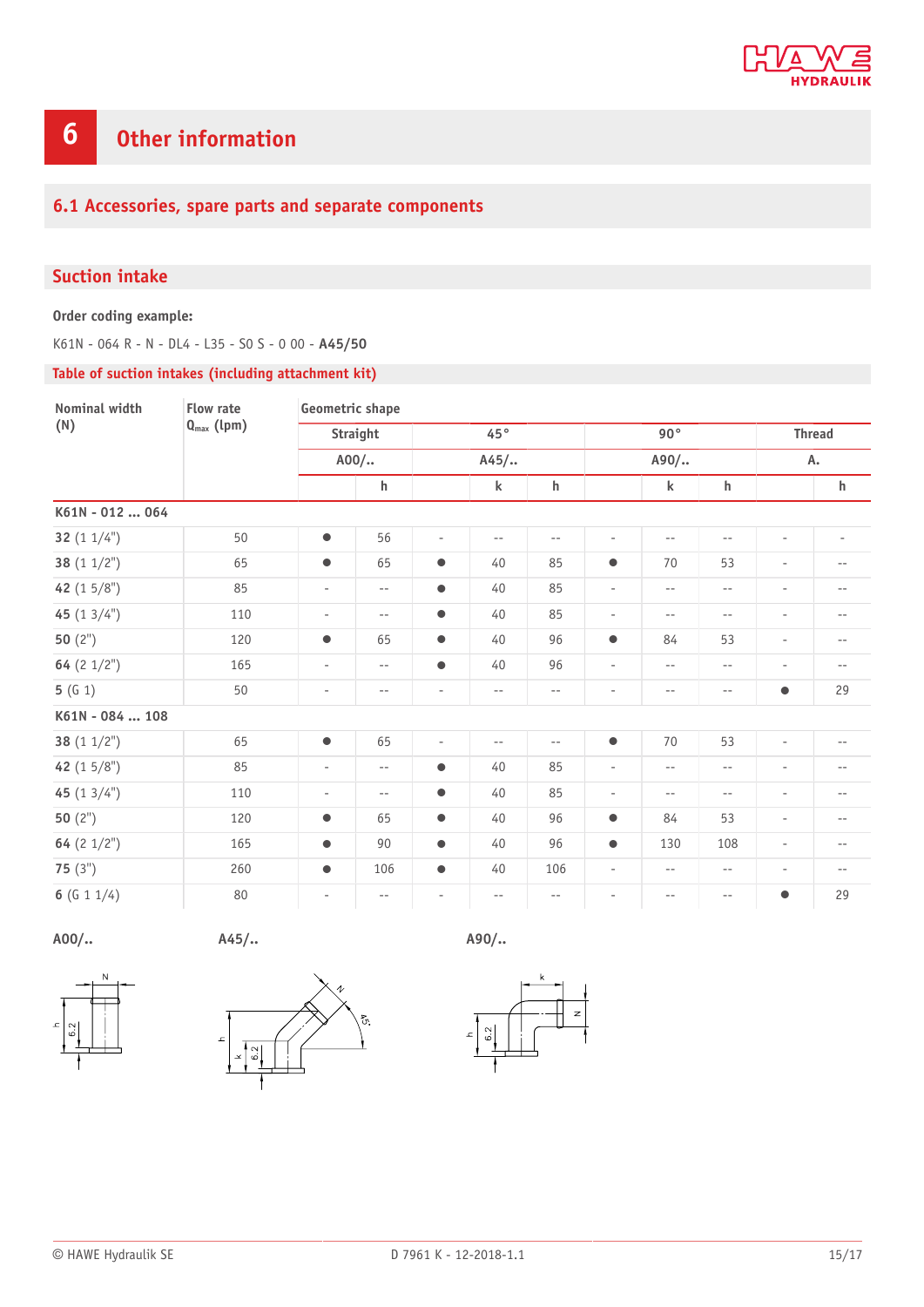

## <span id="page-15-0"></span>**6.2 Planning information**

## **Determination of nominal sizes**

| Delivery flow | $Q = \frac{V_g \cdot n \cdot \eta_V}{1000} (l/min)$                                          | $V_a$           | $=$ Geom. output volume (cm <sup>3</sup> /rev.)              |  |  |  |
|---------------|----------------------------------------------------------------------------------------------|-----------------|--------------------------------------------------------------|--|--|--|
|               | 1000                                                                                         | $\Delta p$      | $=$ Differential pressure                                    |  |  |  |
| Drive torque  | $M = \frac{V_g \cdot \Delta p}{20 \cdot \pi \cdot \eta_{mh}} (Nm)$                           | n               | $=$ Rotation speed (rpm)                                     |  |  |  |
|               |                                                                                              | $\eta_V$        | $=$ Volumetric efficiency                                    |  |  |  |
| Drive power   |                                                                                              | $\eta_{\rm mh}$ | $=$ Mechanical-hydraulic efficiency                          |  |  |  |
|               | $P = \frac{2\pi \cdot M \cdot n}{60000} = \frac{Q \cdot \Delta p}{600 \cdot n_{\star}} (kW)$ | $\eta_t$        | = 0 verall efficiency $(\eta_t = \eta \vee \cdot \eta_{mh})$ |  |  |  |